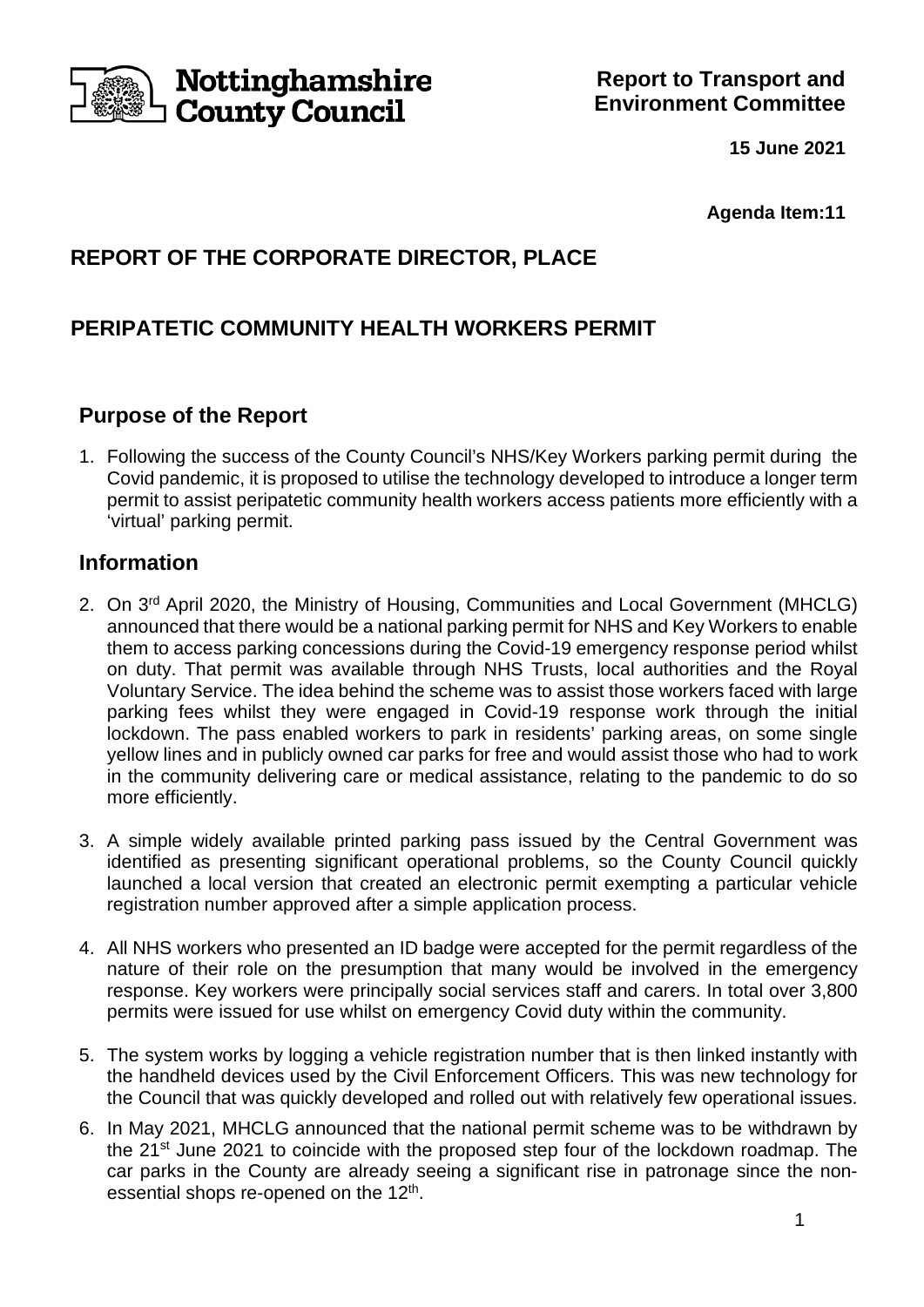- 7. There have been requests from people involved in community health work (Carers, Midwives, Health Workers, etc) for a permit to be available that allowed them to undertake routine essential home visits more efficiently in areas where parking is restricted. Typically this would be in residents' parking areas that are in and around all town centres in the county. The feedback we have received is that whilst visitor permits work in principle, when health workers are attending the homes of elderly, frail and often ill patients, the acquisition and subsequent display of a the resident's permit inevitably significantly delays their work.
- 8. A paper pass for health workers was considered previously but the difficulties in administering such a scheme proved prohibitive. There are a large number of health and social care workers that need to visit people in their homes and a paper pass would be expensive and difficult to administer. Officers have noted, however, that the technology developed for the NHS and Key Workers Covid e-permit does present a much simpler and much cheaper solution and would allow them to simply park and not have to be concerned with displaying and then returning the physical permit thus improving efficiency without compromising parking / traffic management. Health workers would apply electronically supplying appropriately-verified proof of their job and then once approved, their vehicle would be listed as exempt from enforcement within the terms of the scheme. Appropriate terms and conditions would remind the user that the exemption can only be utilised for prescribed work purposes.
- 9. The costs of this would be minimal;the software supplier has already effectively set up the necessary infrastructure so there would be minimal staff time required to amend this. Approving applications has been streamlined into a relatively simple process;there is no need to mail anything out as the applicant will receive a text message or email informing them when they have been accepted into the scheme. If they change their vehicle at any time, they will be able to do this online. It is not therefore proposed at this time to introduce any charge for this service that should provide wider benefits to health care.
- 10.We have been contacted by healthcare providers in the County offering their assistance in developing the detail of the new scheme and if the new permit is approved, we will use their expertise to refine the details of the scheme to best effect. One suggestion for example would be that the exemption is time limited to say an hour to comfortably allow for an appointment but dissuade users from all day parking. It is currently anticipated that around 300-500 of these e-permits would be issued across the County and that the scheme may be operational, subject to approval, within the next two to three months. The District and Borough Councils will also be consulted although they have indicated their support in-principle for such a permit, albeit currently for on-street use only. Several of the District and Borough Councils already offer free short-stay parking in their car parks which would be an alternative option.
- 11.The new permit would be valid within Residents' Parking Zones and on single yellow lines more than 10 metres from a junction across the County (excluding Nottingham City).

#### **Other Options Considered**

12. A paper permit has been considered but this would be expensive and difficult to administer. Alternatively, the current system of expecting health care workers to use visitor permits within residents areas can be continued but the development of the virtual permit technology presents a simple opportunity to improve upon this.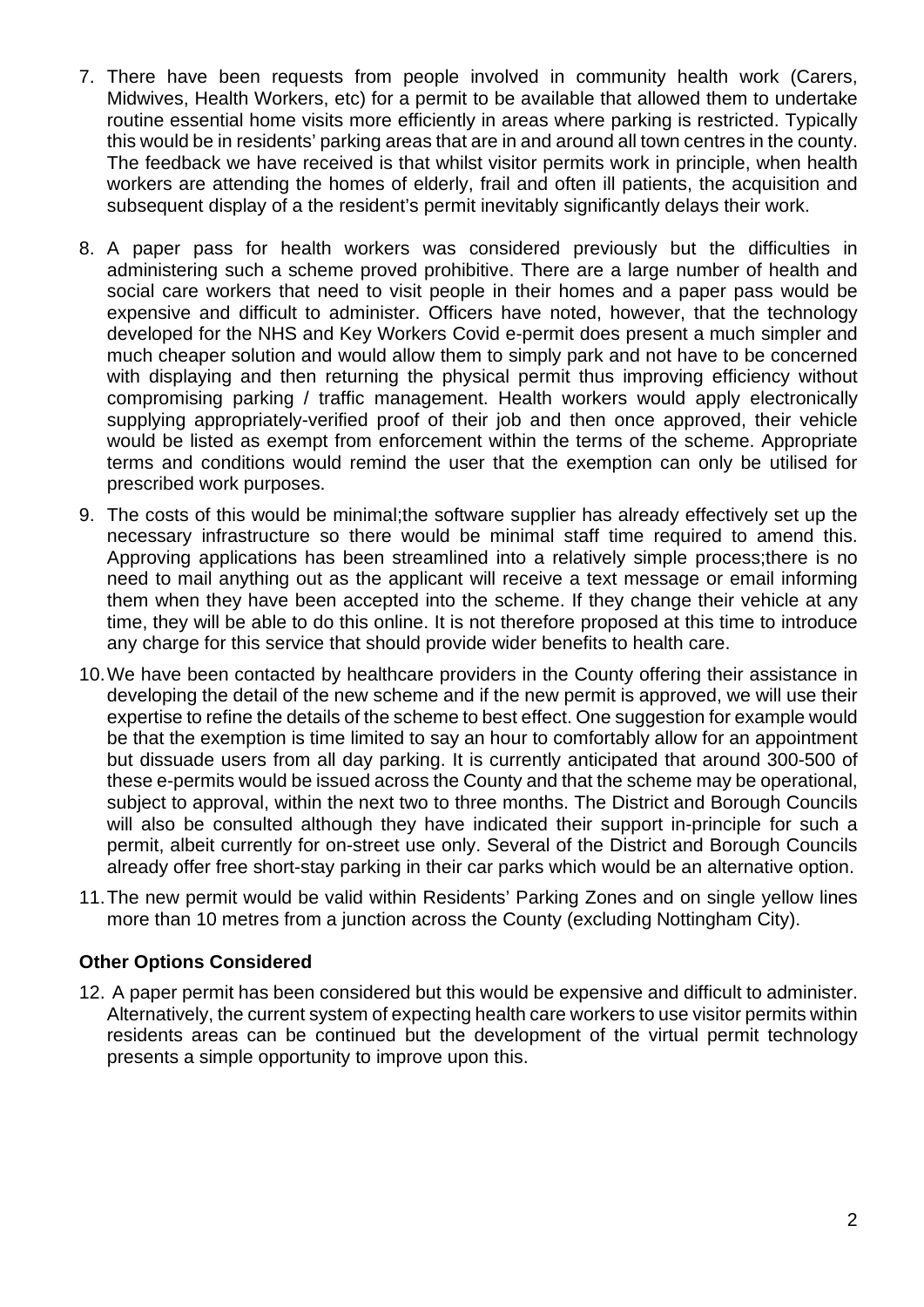# **Statutory and Policy Implications**

13.This report has been compiled after consideration of implications in respect of crime and disorder, data protection and information governance, finance, human resources, human rights, the NHS Constitution (public health services), the public sector equality duty, safeguarding of children and adults at risk, service users, smarter working, sustainability and the environment and where such implications are material they are described below. Appropriate consultation has been undertaken and advice sought on these issues as required.

#### **Data Protection and Information Governance**

14.A Data Impact Assessment will be completed prior to commencement to consider any further implications of storing contact details of applicants. The database will only be used for the purpose of contacting permit holders in the event of an issue with their permit or a change to the terms and conditions.

## **Financial Implications**

15.The introduction of a virtual health permit scheme will require minimal staff time to set up and administer in comparison with a traditional paper-based permit system. Applicants will provide the data online and all approvals are done within the secure database operated by the County Council. There will be no printing or postage costs as all contact is done through text or email.

#### **Human Resources Implications**

16.The introduction of a virtual health permit scheme will require no additional resources and can be administered within the Council's Central Processing Unit.

#### **Implications for Service Users**

17.The introduction of a virtual health permit scheme is anticipated to significantly improve efficiencies for health workers and in turn those in need of community healthcare.

# **RECOMMENDATIONS**

1) That Members approve the introduction of a peripatetic community health workers e-permit scheme and that authority be delegated to the Corporate Director (Place), in consultation with the Head of Legal Services, to finalise the details of the scheme.

#### **Adrian Smith Corporate Director, Place**

**For any enquiries about this report please contact:** Gareth Johnson, NCC Traffic Manager, Tel: 0115 8040388

#### **Constitutional Comments (SJE – 04/06/2021)**

18.This decision falls within the Terms of Reference of the Transport & Environment Committee to whom responsibility for the exercise of the Authority's functions relating to parking provision, traffic management and traffic regulation orders has been delegated.